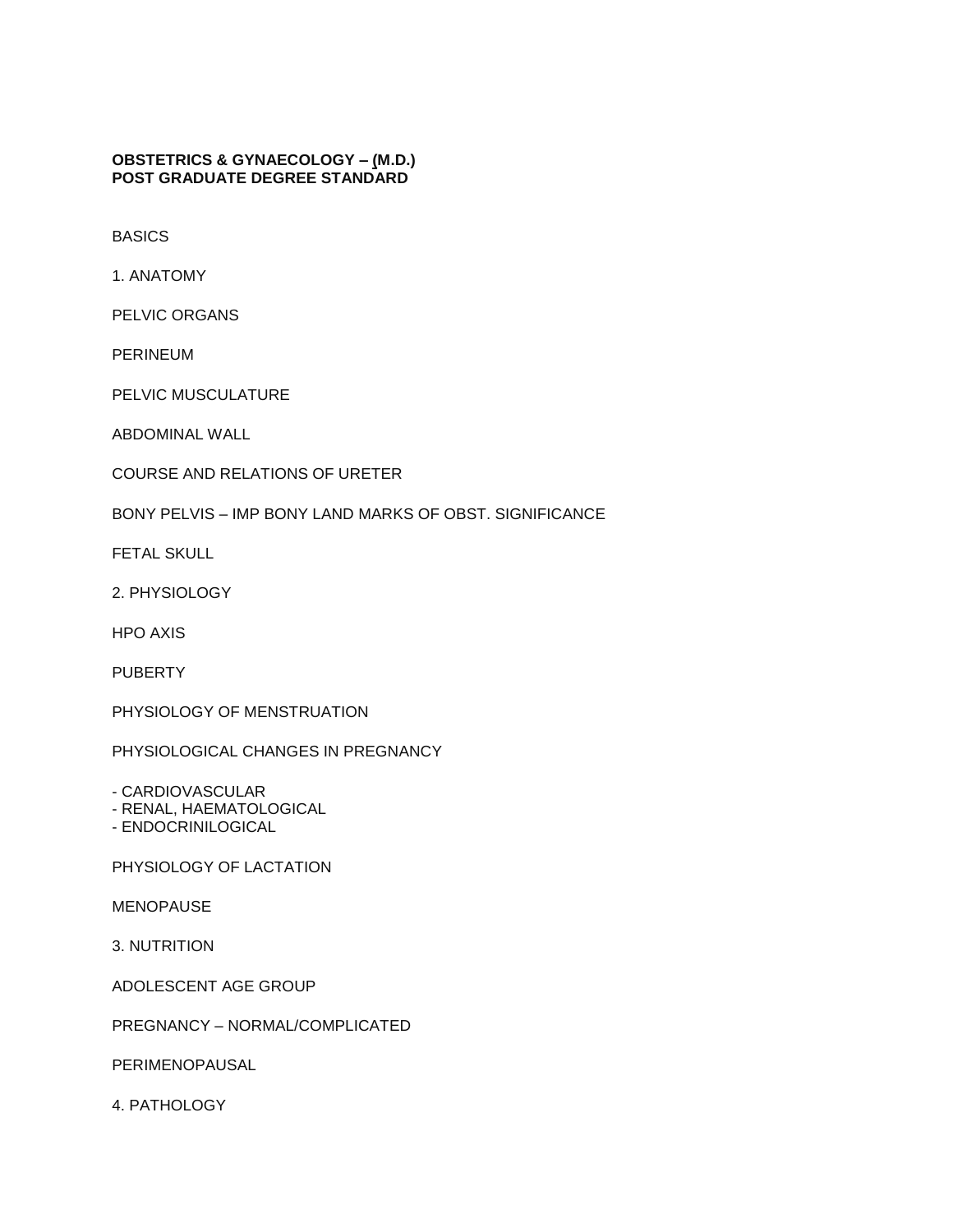## PATHOLOGY OF CONCEPTION

ABORTIONS – GENETIC; HORMONAL; PLACENTAL PATHOLOGY

GESTATIONAL TROPHOBLASTIC DISEASES

VULVA – CYSTS; INFLAMMATION

- INFECTION
- INTRAEPITHELIAL NEOPLASIA
- DYSTROPHY

VAGINA – VAGINAL CYTOLOGY

- VAGINAL INFECTIONS, INFLAMMATION

- VAGINAL INTRAEPITHELIAL NEOPLASIA; CARCINOMA

UTERUS – ENDOMETRIUM

- ENDOMETRIOSIS, HYPERPLASIA, ATROPHY
- ENDOMETRIAL CARCINOMA

FIBROMYOMAS OF UTERUS

- ENDOMETRIOSIS
- ADENOMYOSIS

CERVIX – EROSION, MALIGNANCY

**OVARY** 

- FUNCTIONAL OVARIAN CYSTS
- BENIGN AND MALIGNANT TUMOURS
- 5. MICROBIOLOGY

INFECTIONS IN OBSTETRICS AND GYNAECOLOGY

STD

GENITAL TB

HIV & TORCH, PARENT TO CHILD TRANSMISSION OF HIV

6. PHARMOCOLOGY

**HAEMATINICS** 

**OXYTOCICS** 

CONTRACEPTIVE PILLS

HORMONE REPLACEMENT THERAPY

PROSTOGLANDINS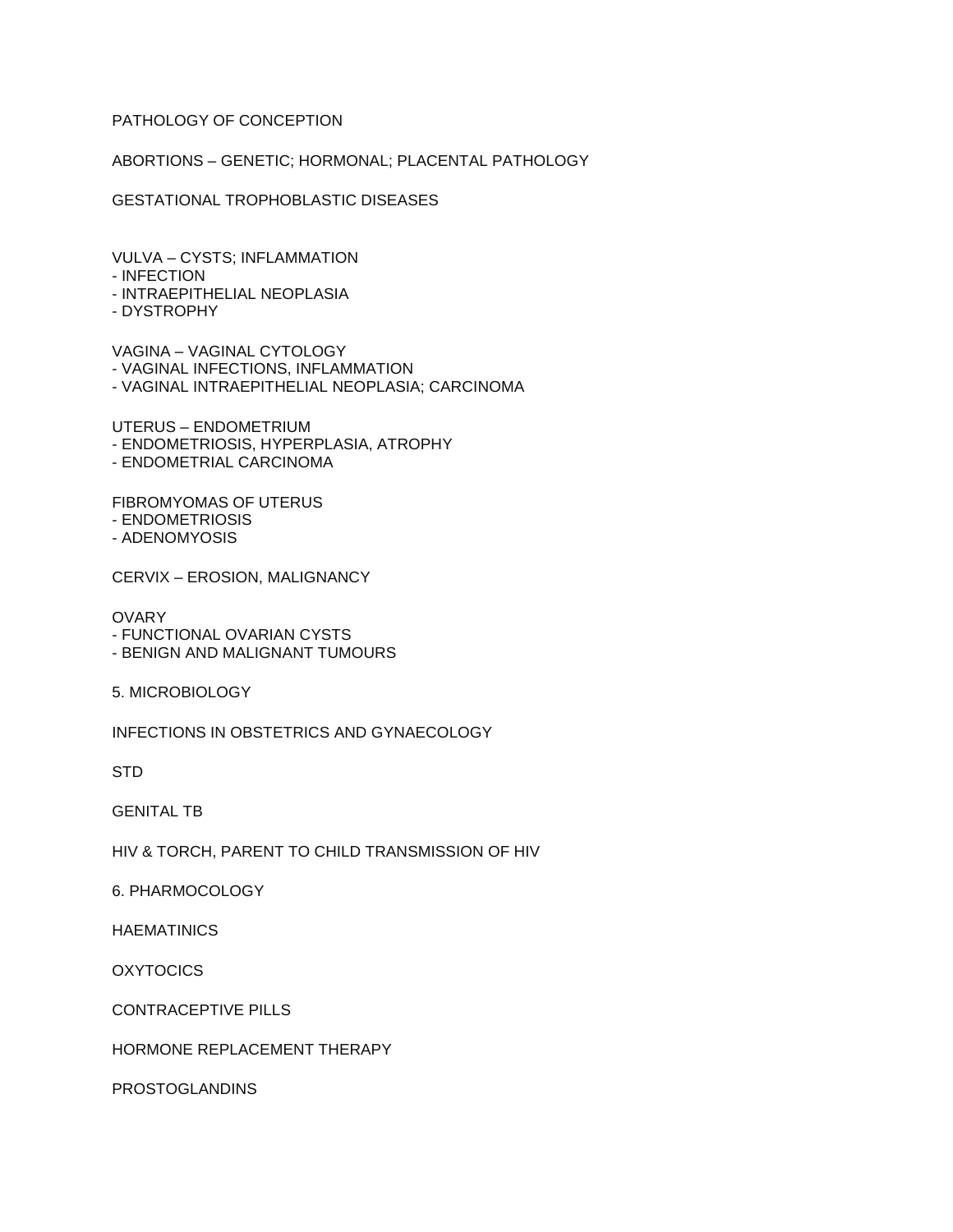**TOCOLYTICS** 

## ANTIHYPERTENSIVES

TERATOGENIC AGENTS

**INSULIN** 

ANTI RETROVIRAL THERAPY

**OBSTETRICS** 

- 1. DIAGNOSIS OF PREGNANCY
- 2. ANTENATAL CARE
- 3. ANTENATAL FETAL SURVEILLANCE
- 4. FIRST TRIMESTER BLEEDING
- ABORTIONS
- ECTOPIC
- HYDATIDIFORM MOLE
- 5. NORMAL AND ABNORMAL PRESENTATIONS AND POSITIONS
- BREECH
- BROW
- OCCIPITO POST
- FACE
- 6. DYSTOCIA DUE TO
- BONY PELVIS
- SOFT TISSUE
- ABNORMAL EXPULSIVE FORCES
- 7. IDENTIFICATION AND MANAGEMENT OF HIGH RISK PREGNANCIES
- 8. IUGR; INTRAUTERINE FETAL DEMISE
- 9. PRETERM LABOUR
- 10. PRELABOUR RUPTURE OF MEMBRANES
- 11. OVERDISTENDED UTERUS
- 12. OLIGOHYDRAMNIOS
- 13. PROLONGED PREGNANCY
- 14. PROLONGED AND OBSTRUCTED LABOUR
- 15. RUPTURE UTERUS
- 16. MANAGEMENT OF WOMEN WITH PREVIOUS CESAREAN SECTION SCAR
- 17. THIRD TRIMESTER BLEEDING
- 18. MANAGEMENT OF PRE ECLAMPSIA AND ECLAMPSIA
- 19. MEDICAL DISORDERS COMPLICATING PREGNANCY
- 1. ANAEMIA
- 2. HYPERTENSIVEDISORDERS
- 3. DIABETES
- 4. HEART DISEASE
- 5. HEPATITIS
- 6. URINARY TRACT INFECTION
- 7. INFECTIONS (HIV)
- 8. SURGICAL EMERGENCIES IN OBSTETRICS
- 20. RH ISO IMMUNISATION
- 21. PARTOGRAM
- 22. ULTRA SOUND IN OBSTETRICS
- 23. INTRAPARTUM FETAL MONITORING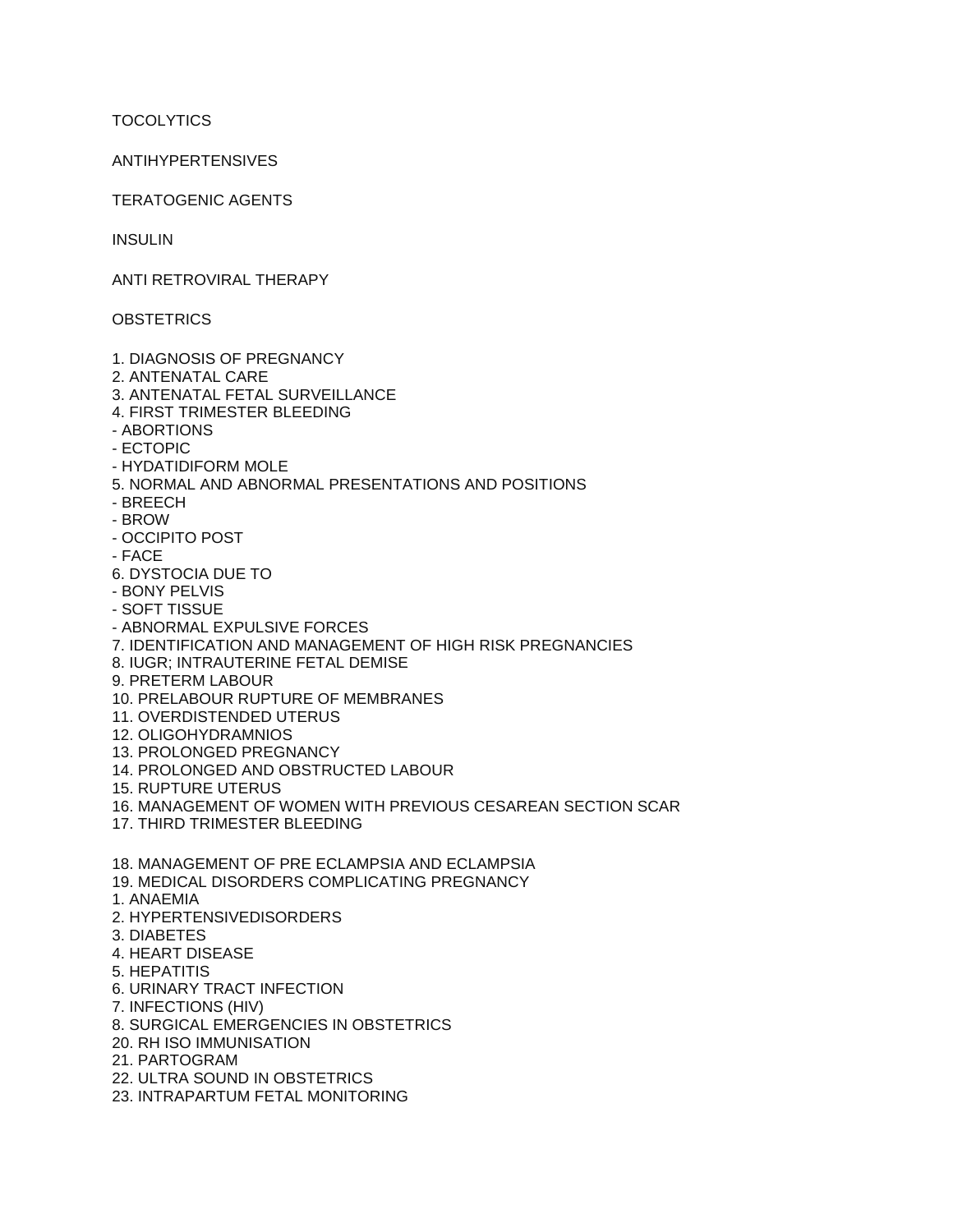24. ACTIVE MANAGEMENT OF LABOUR 25. NEONATAL RESUSCITATION 26. ANALGESIA AND ANAESTHESIA IN OBSTETRICS 27. INSTRUMENTAL DELIVERIES 28. CESAREAN DELIVERIES 29. MANAGEMENT OF IIIRD STAGE COMPLICATIONS · PPH · AMNIOTIC FLUID EMBOLISM · POSTPARTUM COLLAPSE · PLACENTAL ACCIDENTS 30. NORMAL AND ABNORMAL PUERPERIUM 31. LACTATION AND ITS FAILURE 32. MEDICAL AUDITING IN OBSTETRICS – BOTH MORBIDITY AND MORTALITY GYNAECOLOGY 1. MALFORMATION AND MALDEVELOPMENT OF FEMALE GENITAL TRACT 2. INJURIES OF GENITAL TRACT – V.V.F, R.V.F, OLD CPT 3. INFECTIONS OF GENITAL TRACT – PID - GENITAL TB - STD, HIV 4. SEX AND INTERSEXUALITY 5. VULVA - INFLAMMATORY LESIONS - ULCERS - ATROPHY & DYSTROPHIES - CYSTS AND NEOPLASMS 6. VAGINA - LEUCORRHOEA – NORMAL/ABNORMAL - SPECIFIC VAGINAL INFECTIONS - SENILE VAGINITIS - VAIN AND VAGINAL CARCINOMA 7. CERVIX - EROSION - ULCER CERVIX - DYSPLASIA OF CERVIX - CARCINOMA OF CERVIX – SCREENING, DOWNSTAGING 8. UTERUS - PROLAPSE - OTHER DISPLACEMENTS (INVERSION, RETROVERSION) - ENDOMETRIOSIS - ABNORMAL UTERINE BLEEDING - ENDOMETRIAL HYPERPLASIA - BENIGN & MALIGNANT TUMOURS OF UTERUS - POST MENOPAUSAL BLEEDING 9. PRIMARY AND SECONDARY AMENORRHOEA 10. INFERTILITY AND PCOD 11. ASSISTED REPRODUCTIVE TECHNIQUES 12. CHORIOCARCINOMA 13. DISEASES OF URINARY SYSTEM – STRESS INCONTINENCE 14. CHRONIC PELVIC PAIN 15. CANCER SCREENING FOR GENITAL MALIGNANCY AND BREAST 16. OUTLINE OF RADIOTHERAPY AND CHEMOTHERAPY IN GYNAECOLOGY